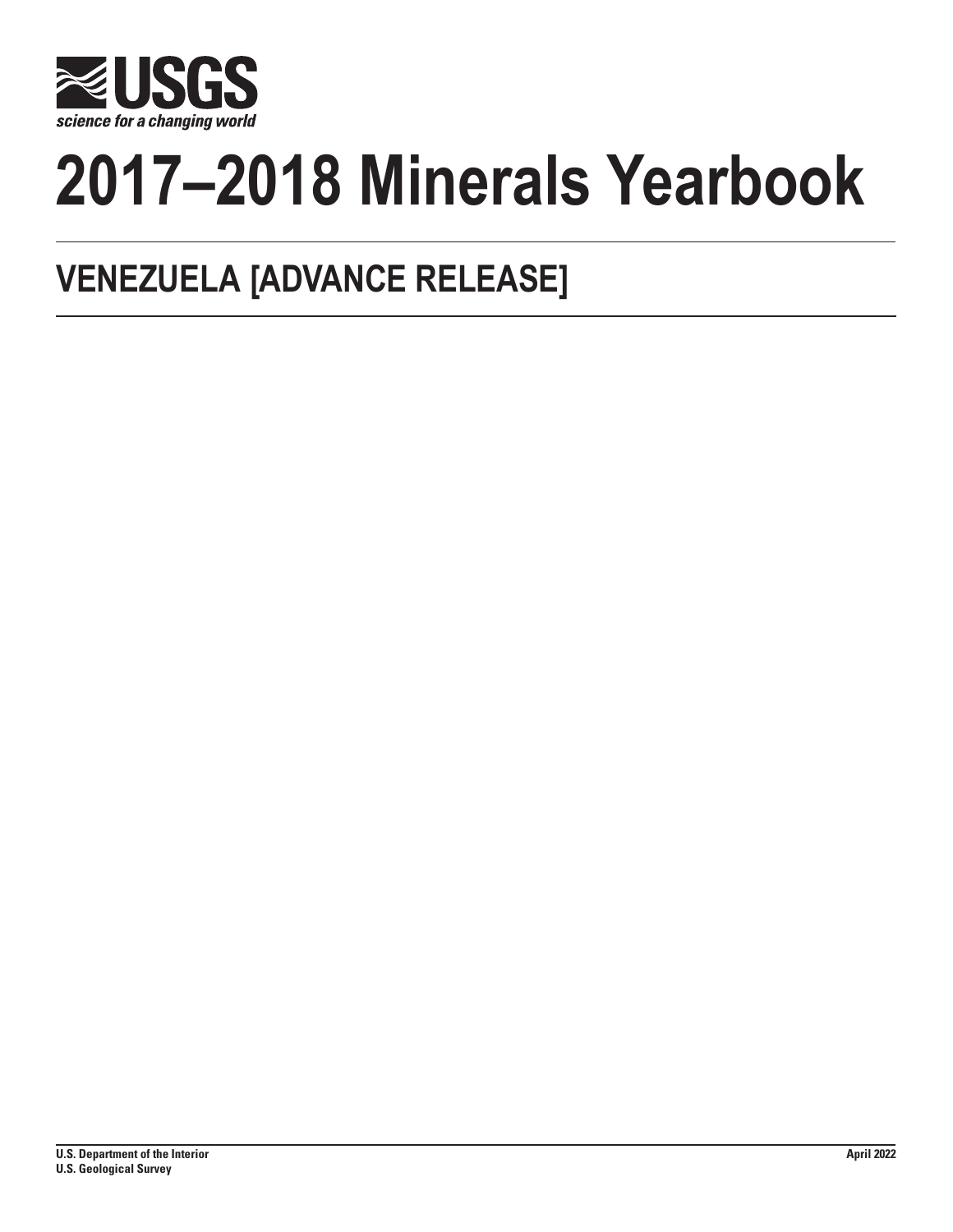## **The Mineral Industry of Venezuela**

### By Yolanda Fong-Sam

#### **Note: In this chapter, information for 2017 is followed by information for 2018.**

Venezuela accounted for 2% of global crude petroleum production in 2017 and was the second-ranked petroleum producing country in the Latin America and the Caribbean region after Brazil, which accounted for nearly 3% of total global output. Proven petroleum reserves in Venezuela represented 18% of the world's total proven petroleum reserves, which was the largest share in the world, followed by Saudi Arabia (16%), Canada (10%), Iran (9%), and Iraq (9%). About 74% of Venezuela's proven crude petroleum reserves consisted of extra-heavy crude petroleum in the Orinoco Belt, a region that covers more than 50,000 square kilometers in northeastern Venezuela that is underlain by an estimated 1 trillion barrels of heavy oil-in-place. Venezuela's natural gas production in 2017 accounted for about 1% of global natural gas production, and the country held nearly 3% of the world's proven natural gas reserves. The most significant nonfuel mineral and mineralbased commodities in Venezuela in 2017 were alumina, aluminum, bauxite, cement, gold, and iron and steel. Other nonfuel mineral commodities produced included clay (kaolin), feldspar, nitrogen (ammonia), phosphate rock, refined lead, sand, and silicomanganese. Venezuela produced about 1% of the global supply of direct-reduced iron (table 1; U.S. Geological Survey, 2009; BP p.l.c., 2018, p. 12, 14, 26, 28; World Steel Association, 2018, p. 95).

#### **Minerals in the National Economy**

Venezuela's debt was estimated to be about \$150 billion by the end of 2017 compared with a revised \$149.9 billion in 2016. Estimates from the Economic Commission for Latin America and the Caribbean (ECLAC) indicated that Venezuela's gross domestic product (GDP) shrank for the fourth straight year in 2017. The International Monetary Fund (IMF) reported that Venezuela's GDP based on purchasing power parity was estimated to be about \$381 billion in 2017 compared with \$435 billion in 2016, which was a decrease of about 12%. According to crude petroleum data reported by BP p.l.c., Venezuela's production had decreased during the past 10 years, with a modest exception in 2014, and the trend was expected to continue in 2018 (Economic Commission for Latin America and the Caribbean, 2018b, p. 1; 2019a, p. 204; BP p.l.c., 2019; International Monetary Fund, 2019).

The mining and quarrying sector's contribution to real GDP decreased to about 25% in 2014 (the latest year for which data were available) from a high of 42% in 2003. The mineral sector was the only sector of the economy that had a decline in the value of real GDP between 2000 to 2014, decreasing by about 12% to \$63.4 billion in 2014 from \$72.2 billion in 2000 (in constant 2010 dollars) (Economic Commission for Latin America and the Caribbean, 2018a).

The United Nations Conference on Trade and Development reported that Venezuela's foreign direct investment (FDI) increased to \$1.77 billion in 2016 (the latest year for which data were available) from \$1.59 billion in 2015 and \$320 million in 2014. FDI was still far below the 5-year high of \$5.97 billion in 2012, however. The ECLAC noted that the uncertain political and economic situation in Venezuela had negatively affected future investments in the country. Although no investment data in Venezuela had been available since 2015, it is presumed that investments decreased, affecting not only mining and quarrying but the production of crude petroleum as well. Venezuela continued to receive some FDI, however; in July 2017, the Government announced three investment agreements valued at a total of \$1.16 billion, which were focused mainly on the expansion of mining activities in the country. These agreements included the refurbishing of mining and port infrastructure at the Carbones de Zulia, S.A (Carbozulia) coal project in Zulia State at a cost of \$400 million. Carbozulia, which was a stateowned company, was partnering with CAMC Engineering Co. of China, Inter-American Coal of Colombia, and Yuankuang Group of China for the development of the project. The second agreement involved the investment of \$180 million to initiate nickel mining in the States of Aragua and Miranda in partnership with CAMC Engineering and Yuankuang Group. The third agreement was signed by the Compañía Autónoma Militar de Industrias Mineras, Petrolíferas, y de Gas, C.A. (CAMIMPEG), which was a Government-owned company partnering with undisclosed local investment firms and companies from China to provide services for mining and natural gas production to CAMIMPEG (Koerner, 2017; United Nations Conference on Trade and Development, 2017, p. 224; Economic Commission for Latin America and the Caribbean, 2018c, p. 53).

#### **Government Policies and Programs**

In March 2017, the Government of Venezuela enacted three decrees, which were published in Venezuela's Official Gazette no. 41.122, in which diamond (Decree No. 2,781), copper (Decree No. 2,782), and silver (Decree No. 2,783) were declared to be strategic minerals. Strategic minerals are subject to the rules and regulations provided in the Decree of Rank, Value and Force of the Organic Law, which establishes that the Government has the sole right to explore for and mine strategic minerals (Ministerio del Poder Popular de Desarrollo Minero Ecológico, 2018).

The Zona de Desarrollo Estratégico Nacional Arco Minero del Orinoco [National Strategic Development Zone of the Orinoco Mining Arc] was established by Decree No. 2,248 in February 2016. According to the decree, a previously protected area of nearly 112,000 km² would be opened for mining.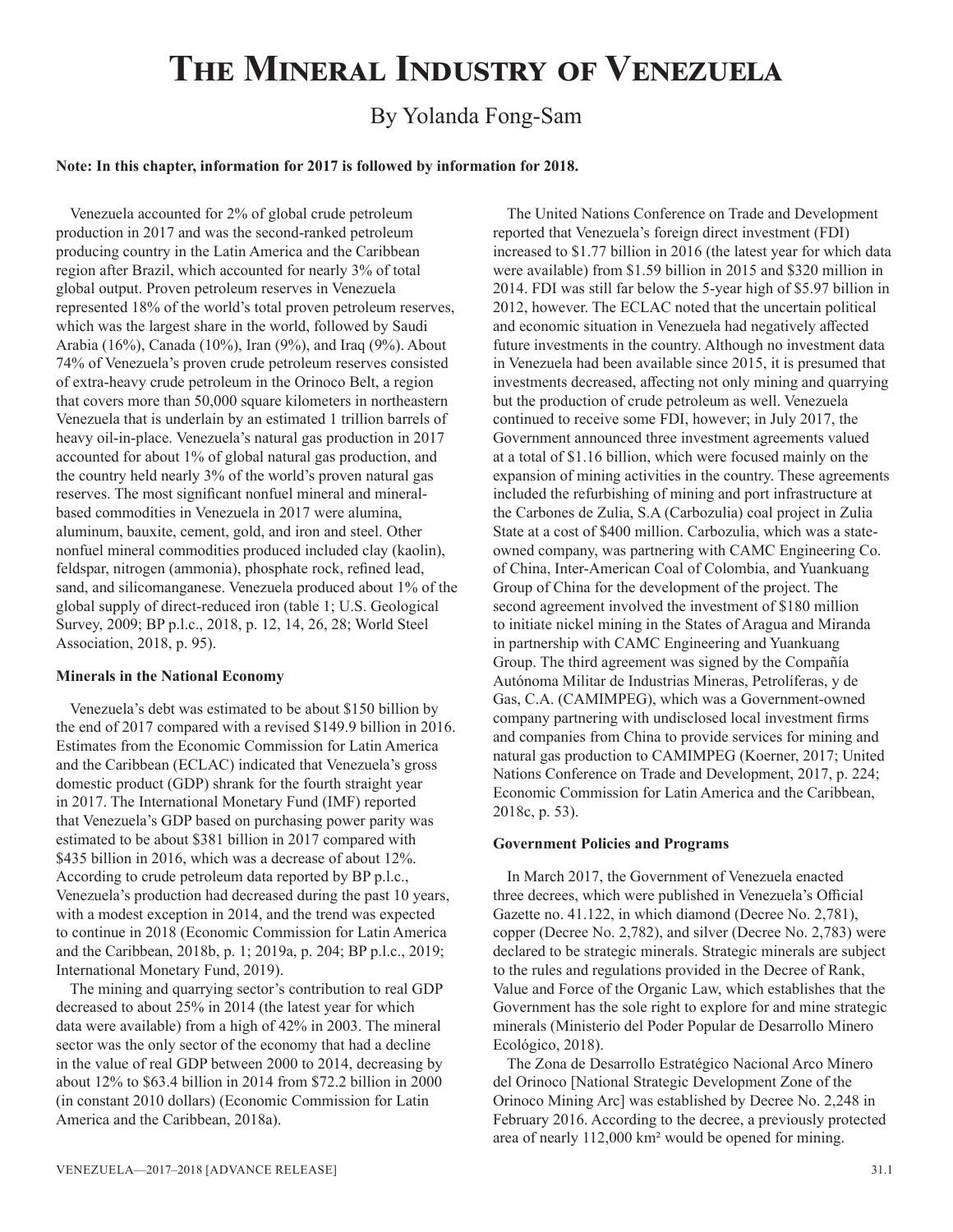The area is located south of the Orinoco River in the State of Bolivar. The Government noted that the intent of the decree was especially aimed at the development of reserves of bauxite, coltan, diamond, gold, and iron ore (Agencia Venezolana de Noticias, 2016b).

In December, the Asamblea Nacional Constituyente [National Constituent Assembly] (ANC) announced the passage of Ley del Régimen Tributario para el Desarrollo Soberano del Arco Minero [Tax Regime for the Development of the Orinoco Mining Region], which is a legal instrument to help promote the mining sector by implementing an economic and financial model to regulate mining ventures and their strategic alliances. The legal instrument's main goal is to diversify the economy of the region by allowing mining activities, while ensuring that all alliances formed in the Orinoco Mining Arc are in compliance with environmental protection regulations; the instrument also includes measures to protect indigenous communities. Article 5 of this initiative allocates part of the taxes collected from established alliances to the development of new technologies, research, mine safety, and environmental protection and remediation to support better mining practices. As of the end of December, 24 strategic alliances had been signed between 2,000 small-scale miners and the Corporación Venezolana de Minería [Venezuelan Mining Corporation] (Agencia Venezolana de Noticias, 2017b).

In December 2017, the ANC issued Ley Constitucional de Inversión Extranjera Productiva [Constitutional Law on Foreign Direct Investment], which repealed Decree No. 1,438 (Law of Foreign Investments published in the Special Official Gazette No. 6,152 of November 18, 2014) and modified the legal framework applicable to foreign investments in Venezuela. The law is focused on, among other issues, maintaining equality in treatment between national and foreign investments in all sectors, and it requires companies to register with the Government any contracts involving the development of technology. The law allows for three types of foreign investments: foreign direct investment (through the contribution of tangible or financial resources); portfolio foreign investment (through the acquisition of stock or interest in any type of entity with a participation equal or higher than 10% of the stock); and preferential foreign investment (relevant for sectors defined as preferential by the Government). The law provides special benefits and favorable conditions, such as tax exemptions, accelerated amortizations, tariff exemptions, and preferential access to raw materials administered by the state. These benefits are granted to foreign investments that are under an agreement with Venezuela (Baker McKenzie, 2018).

The Ministerio de Poder Popular de Petróleo y Minería [Ministry of Petroleum and Mining], which was established by Decree No. 9,309 in 2012, had been the Government entity responsible for all legal matters related to mining and petroleum extraction activities. In 2016, the Ministry was split into two with the creation of the Ministerio del Poder Popular de Desarrollo Minero Ecológico [Ministry of Ecological Mining Development] (MPPDME) and the Ministerio de Poder Popular de Petróleo [Ministry of Petroleum] (MinPetróleo); the split was established by Decree No. 2,413. The Ministerio del Poder Popular para Industrias y Producción Nacional

[Ministry of Industries and Production], established by Decree No. 8,609 in 2011, was the Government entity responsible for all legal matters related to industries. In December 2015, Decree No. 6,210 was passed; the law requires a 55% share by the Government in all mining projects, sets a period of no more than 20 years for mining operations, and entitles the Government to a minimum share of 3% and a maximum share of 13% as a royalty on the value of gold production and "other strategic minerals" (not specified). According to the Venezuelan Constitution, all mineral and hydrocarbon resources belong to the state (Agencia Venezolana de Noticias, 2016a; Ministerio del Poder Popular de Petróleo y Minería, 2016, p. 48–53; Ministerio del Poder Popular para Industrias, 2016, p. 58–61, 67–68; Thomson Reuters, 2016).

The Instituto Nacional de Geología y Minería [National Institute of Geology and Mining] (INGEOMIN), established by Decree No. 5,382 of 1999, is the Government entity responsible for research and other matters related to geology, minerals, geophysics, geochemistry, geotechnics, and other resource areas. The INGEOMIN advises both government agencies and the private sector regarding the optimal utilization of mineral resources and water; prevention and mitigation of the effects of natural hazards; and sustainable development (Ministerio del Poder Popular de Petróleo y Minería, 2016, p. 5, 572).

#### **Production**

As was the case since 2015, production of most mineral commodities decreased owing to the financial strain caused by the country's weak economy and political instability. Production of some mineral commodities was reported to be zero in 2017, including, ferromanganese, ferronickel, ferrosilicon, and nickel. Production of many commodities decreased to a 5-year low; these included production of iron ore, which decreased by 67%; coal, 57%; silicomanganese, 56%; bauxite, 39%; petroleum refinery products, 21%; alumina, raw steel, and phosphate rock (gross weight), 20% each; gold, 14%; crude petroleum, 12%; and phosphate rock (P2O $_5$  content), 11%. Data on mineral production are in table 1.

#### **Structure of the Mineral Industry**

The Government-owned Petróleos de Venezuela S.A. (PDVSA) had majority control of Venezuela's petroleum sector. The Government-owned Corporación Socialista del Cemento S.A. controlled the cement sector through its subsidiaries C.A. Fabrica Nacional de Cementos S.A.C.A. (FNC), Corporación de Cemento Andino C.A. (Cemento Andino), Empresa de Cemento Cerro Azul C.A. (Cemento Cerro Azul), Industria Venezolana de Cementos S.A. (INVECEM), and Venezolana de Cementos S.A.C.A. (VENCEMOS).

Government-owned Corporación Venezolana de Guayana (CVG) is a conglomerate of 21 companies and is located in the city of Guayana, Bolivar State. The conglomerate is part of the Empresas Básicas de Guayana, which produces raw material for other companies to produce finished products. The companies that make up CVG are focused in three sectors: aluminum, iron and steel, and mineral-related services. Companies under the aluminum sector were C.V.G. Aluminio del Caroní S.A. (CVG Alcasa),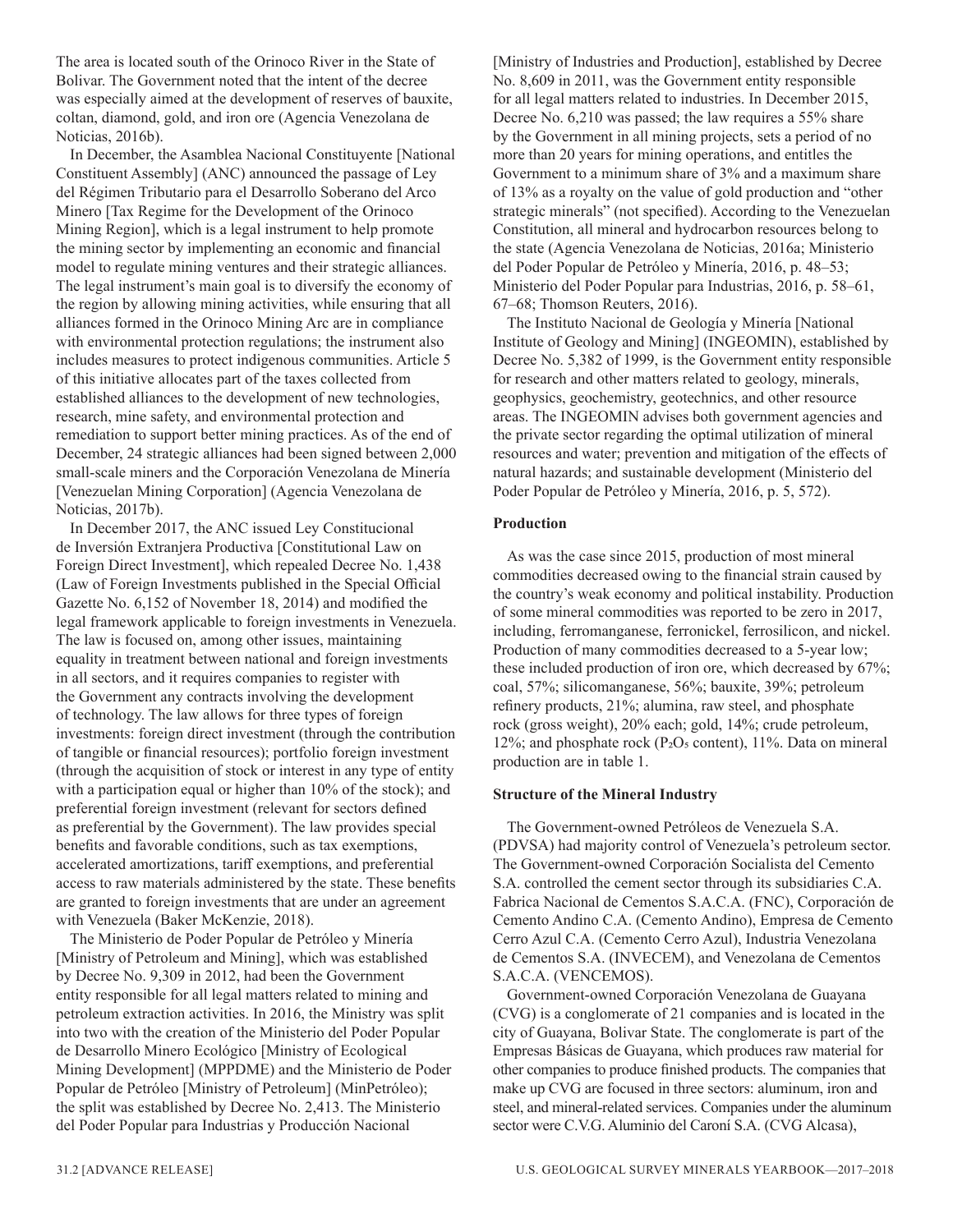CVG Aluminio de Carabobo S.A. (CVG Alucasa), CVG Aluminios Nacionales, S.A. (CVG Alunasa), CVG Bauxilum C.A. (CVG Bauxilum), CVG Carbones del Orinoco, C.A. (CVG Carbonorca), CVG Rines de Aluminio, C.A. (CVG Rialca), CVG Venezolana de Aluminio C.A. (CVG Venalum), and Empresa Conductores de Aluminio del Caroní, C.A. (CVG Cabelum). CVG companies under the iron and steel sector were Briquetera del Caroní C.A. (Briqcar), Briquetera del Orinoco C.A. (Orinoco Iron), Briquetera de Venezuela C.A. (Briqven), Complejo Siderúrgico de Guayana (Comsigua, C.A.), CVG Ferrominera Orinoco C.A. (CVG FMO), CVG Refractario Socialista de Venezuela, C.A. (CVG Refractarios C.A.), and Siderúrgica del Orinoco Alfredo Maneiro (CVG Sidor C.A.). CVG companies under the mineral services sector were CVG Promociones Ferroca, S.A. (CVG Ferrocasa), Corporación Venezolana de Guayana (CVG Internacional), CVG Compañía Nacional de Cal, C.A. (CVG Conacal), CVG Fundeporte, CVG Técnica Minera, C.A. (Tecmin), and Sociedad de Garantías Recíprocas (SGR) (Heredia Terán, 2019).

The Corporación Venezolana de Minería S.A. (CVM) operated the Mina Norte and Paso Diablo Mines located in the State of Zulia; the two mines had a combined production capacity of about 8.3 million metric tons per year (Mt/yr) of coal. CVM Loma Niquel had the capacity to produce about 14,400 metric tons per year (t/yr) of nickel and 72,000 t/yr of ferronickel. Table 2 is a list of major mineral industry facilities (table 2).

Some transnational companies continued to operate in the petroleum sector, always in partnership with stateowned PDVSA. These companies included Chevron Corp. (headquartered in the United States), Repsol S.A. (Spain), OAO Gazprom (Russia), China National Petroleum Corp. (CNPC) (China), Royal Dutch Shell plc (United Kingdom and Netherlands), Eni S.p.A. (Italy), Statoil ASA (Norway), Total S.A. (France), and Oil and Natural Gas Corp. (ONGC) (India).

#### **Mineral Trade**

The total value of exported goods from Venezuela to the United States in 2017 was about \$12.3 billion; this was an increase of 13% compared with the \$10.9 billion value of exported goods in 2016. Mineral exports to the United States from Venezuela were dominated by crude petroleum, which was valued at \$10.4 billion compared with \$9.3 billion in 2016. Other noteworthy mineral-related exports were other petroleum products, \$880 million; bauxite and alumina, \$195 million; nonmonetary gold, \$14 million; and other nonferrous metals, \$11 million. Venezuela imported a total of \$4 billion worth of goods from the United States, mostly petroleum products valued at \$1.6 billion and crude petroleum valued at \$415 million. Venezuela was a member of the Associación Latinoamericana de Integración [Latin American Integration Association] (ALADI), the Comunidad de Estados Latinoamericanos y Caribeños [Community of Latin American and Caribbean States] (CELAC), the Mercado Común del Sur [Southern Common Market] (MERCOSUR); the Organization of the Petroleum Exporting Countries (OPEC), and the World Trade Organization (WTO), and it was the controlling member of PetroCaribe (European Commission, 2017, p. 8; U.S. Census Bureau, 2018a, b).

#### *Metals*

**Aluminum and Bauxite and Alumina.**—CVG Bauxilum operated the Los Pijiguaos bauxite mine located in central Venezuela in Bolivar State; the mine accounted for all Venezuela's bauxite production in 2017. Production at the mine decreased by 39% to an estimated 550,000 metric tons (t) in 2017 from a revised 909,000 t in 2016; production was down by more than 76% since 2014. Several factors, including the limited availability of equipment, weak management, and reduced demand, were credited for the decline. CVG Bauxilum also operated Venezuela's only alumina refinery, which was located in southeastern Venezuela in Bolivar State. Similar to bauxite, alumina production also decreased in 2017, by 20% to an estimated 240,000 t from a revised 301,000 t in 2016, owing largely to an insufficient supply of bauxite (table 1; Ministerio del Poder Popular de Petróleo y Minería, 2016, p. 845; Ministerio del Poder Popular para Industrias, 2016, p. 268, 271; Agencia Venezolana de Noticias, 2017a).

**Gold.**—Since 2010, the annual production of gold in Venezuela had decreased by more than 90% to an estimated 480 kilograms (kg) in 2017 from about 7,000 kg of gold in 2010. State-owned CVG operated most of the gold mines, which were located in the State of Bolivar in southern Venezuela. During 2017, several mining companies, including Canadian companies Crystallex International Corp., Gold Reserve Inc., and Rusoro Mining Ltd., continued with their legal suits against the Government over the Government's seizure of gold mines and projects during the past decade. Some of the more notable gold mines and projects involved in these suits included El Choco, Isidora, Las Brisas, and Las Cristinas. These mines and projects had significant gold reserves; for example, Las Cristinas was estimated to have proven reserves of gold in excess of 500,000 kg (Gurmendi, 2012, p. 4; Els, 2016; Toro, 2016).

In November 2017, Crystallex and the Government agreed on a settlement for \$1.2 billion. The dispute between the parties dated back to the nationalization of the country's gold deposits in 2011. Crystallex declared bankruptcy in 2011 after its gold project, Las Cristinas deposit, was seized (Dmitrieva and others, 2017).

**Iron and Steel.**—In 2017, raw steel production in the country decreased by 20% to 444,000 t from a revised 553,000 t in 2016. State-owned steel company CVG Sidor C.A. was the leading steelmaking company in Venezuela. In June 2017, CVG Sidor C.A. halted operations at its plant at Decapado I & II because of a fire there. During the past few years, steel production from this plant had decreased considerably owing to multiple factors, including weak management, financial constraints, power outages, and a lack of machinery, equipment, supplies, and raw materials. The company's integrated steel complex, which was located at the industrial area of Matanzas in Bolivar State, had the capacity to produce about 4 Mt/yr of steel (tables 1, 2; Diaz, 2017).

In November 2017, the Government of Venezuela announced the establishment of the \$800 million China and Venezuela Binational Cooperation Fund to finance various development projects associated with Empresas Básicas de Guayana.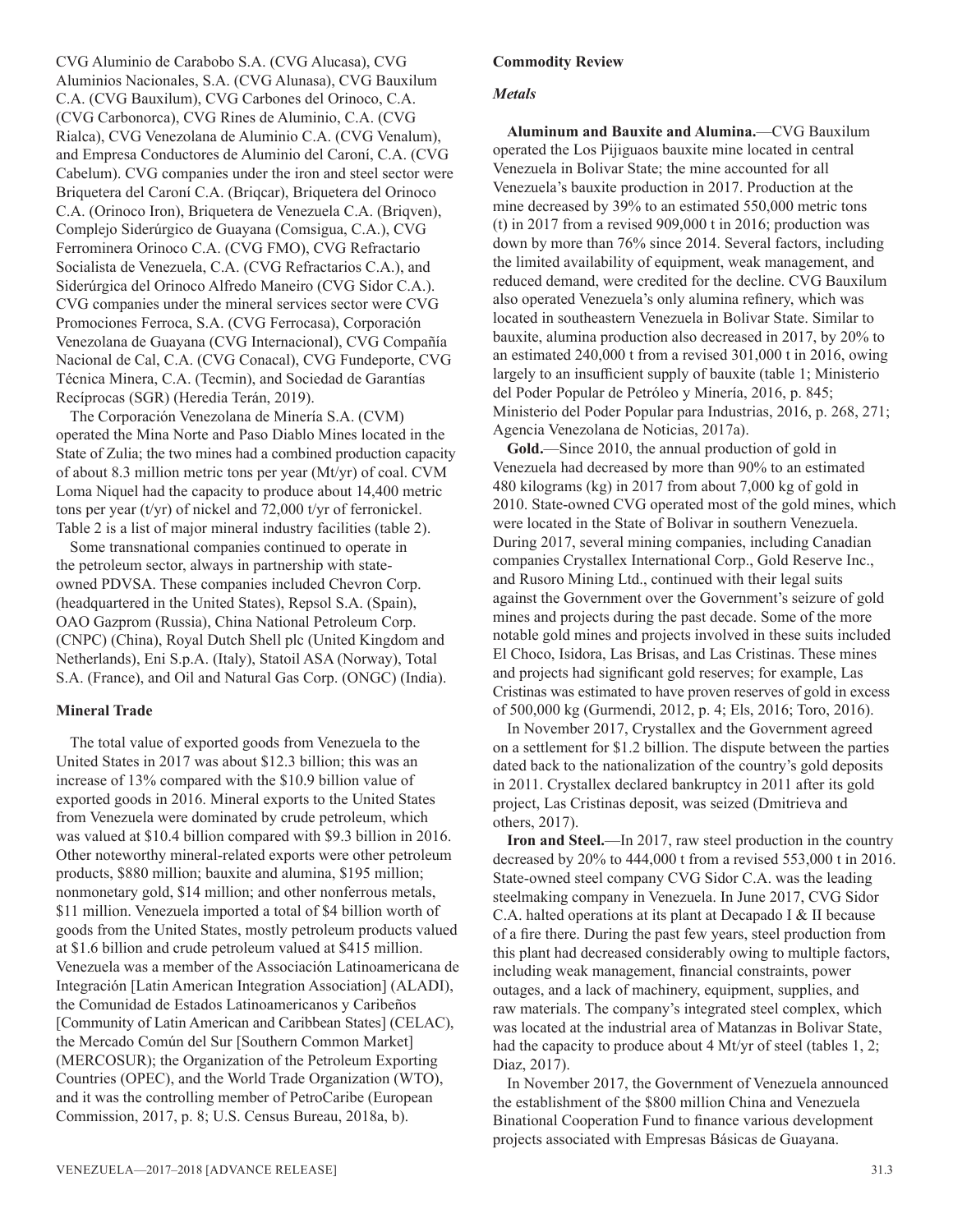The projects included the construction of the second Ferrominera Orinoco pellet plant (a producer of hot-briquetted iron) at a cost of \$425 million; the extension of the Palua dock (port) at a cost of \$112 million; and funds assigned to support the National Steel Complex, specifically the wire rod line located at the Antímano plant (Descifrado.com, 2017).

#### *Industrial Minerals*

**Cement.**—Cement production in 2017 increased by 10% to about 8 million metric tons (Mt) from a revised 7.3 Mt in 2016. Venezuela made progress on a number of projects to add additional cement capacity in 2017, including on Corporación Socialista del Cementos' second production line at the Llanadas de Monay plant in Trujillo. After the upgrade, the cement production capacity at the state-owned plant increased to 1.35 Mt/yr from 0.5 Mt/yr (Global Cement, 2017).

#### *Mineral Fuels*

**Coal.**—Coal production in Venezuela continued to decline in 2017, decreasing to 300,000 t, which was 57% lower than the revised 700,000 t produced in 2016; the decline was owing largely to historically low international coal prices. Venezuela was the third-ranked coal-producing country in the Latin America and the Caribbean region in 2017 after Colombia and Brazil. Total proven coal reserves in Venezuela at the end of 2017 were 731 Mt of anthracite and bituminous coal; Brazil and Colombia had proven coal reserves estimated to be 6.6 billion metric tons (Gt) and 4.9 Gt, respectively (table 1; BP p.l.c., 2018, p. 36, 38).

**Natural Gas and Petroleum.**—Petroleum production decreased by about 12% in 2017 compared with that of 2016, and production of natural gas (marketed) decreased by 1.5%. The natural gas and petroleum industries in Venezuela, which were largely run by PDVSA, had suffered from a lack of investment and profitability since 2006 when the Government increased its share of ownership in oilfields that were managed by foreign companies. At yearend 2016 (the latest year for which data were available), PDVSA's total debt, including that of its subsidiaries, was \$41.1 billion; this was a decrease of 6.0% compared with the \$43.7 billion owed at yearend 2015. PDVSA partnered with several major international oil and gas companies in Venezuela in 2017, including BP, Chevron, CNPC, Eni, Total, and Vietnam Oil and Gas Group (table 1; Petróleos de Venezuela S.A., 2017, p. 4).

In June 2017, China and Venezuela signed an agreement for an investment plan valued at about \$2.8 billion to increase the production of crude petroleum to 325,000 barrels per day (bbl/d). The increase in petroleum production was targeted for the Hugo Chávez Orinoco Oil Belt. The agreement was part of the development of the Petrosinovensa and Petrozumano joint ventures and the comprehensive maintenance of 300 wells in the Ayacucho Block. The Petrosinovensa joint venture was between PDVSA and CNPC, and the Petrozumano joint venture was between the Corporación Venezolana de Petróleo S.A. and CNPC Venezuela. With this investment, Petrosinovensa would go from production of 165,000 bbl/d to production of 230,000 bbl/d, and the Petrozumano joint venture would add

an additional 15,000 bbl/d to its production. The increase in production will be complemented by the reconnection of wells in Lake Maracaibo. As part of the work agenda, both parties ratified their commitment to continue the construction of the Nanhai refinery (located in Guangdong Province, China), a complex that would have the capacity to process 400,000 barrels of extra-heavy crude petroleum from the Belt. In addition to an investment of \$1,450 million, both countries agreed to boost the infrastructure and equipment development of the Araya Deepwater Port project in Sucre State, which would be used as a strategic point to transport crude petroleum from the Orinoco Belt to the international market, mainly to Asia (Agencia Venezolana de Noticias, 2017c).

Venezuela's proven reserves of oil remained relatively flat in 2017, at 302.8 billion barrels (Gbbl) compared with 302.3 Gbbl in 2016. Venezuela accounted for 90% of the proven oil reserves of the Latin America region, nearly 25% of the total proven petroleum reserves of OPEC, and 20% of global reserves. In 2017, petroleum exploration in Venezuela consisted of 189 active rigs compared with 138 in 2016 (the highest in recent years was 221 rigs in 2014). Venezuela had the most active rigs in the Latin America and Caribbean region in 2017, accounting for 55% of the region's total, 25% of the total for OPEC (754 rigs), and 5% of the world total (3,807 rigs). According to BP's "Statistical Review of World Energy," Venezuela was the 12th-ranked producer of crude petroleum after the United States, Saudi Arabia, Russia, Iran, Canada, Iraq, the United Arab Emirates, China, Kuwait, Brazil, and Mexico (Organization of the Petroleum Exporting Countries, 2018, p. 26, 27, 32; BP p.l.c., 2019, p. 16).

Venezuela's proven natural gas reserves in 2017 totaled 5.7 trillion cubic meters, a decrease of 0.6% compared with that of 2016; these reserves accounted for 72% of the total for the Latin America and the Caribbean region and 6% of the total for OPEC (95,951 trillion cubic meters). Approximately 90% of the natural gas reserves are associated with the petroleum reserves that are located in the Orinoco Belt (Organization of the Petroleum Exporting Countries, 2018, p. 112).

#### **MINERAL INDUSTRY HIGHLIGHTS IN 2018**

In 2018, Venezuela accounted for 1.6% of global crude petroleum production and was the second-ranked producing country in the Latin America and the Caribbean region. Proven petroleum reserves in Venezuela represented 17.5% of the global total, which was the largest share in the world. The most significant commodities produced in Venezuela in 2018, were aluminum (primary), cement, gold, iron, lime, natural gas, and petroleum (table 1; BP p.l.c., 2019, p. 14, 16).

#### **Minerals in the National Economy**

Venezuela's gross external debt was estimated to be \$151.2 billion in 2018 compared with \$150 billion in 2017. Venezuela's economic activity declined for the fifth consecutive year. Between 2013 and 2018, the GDP based on purchasing power parity decreased by a cumulative 40%. The IMF reported that Venezuela's GDP was estimated to be about \$331 billion in 2018 compared with \$381 billion in 2017, which was a decrease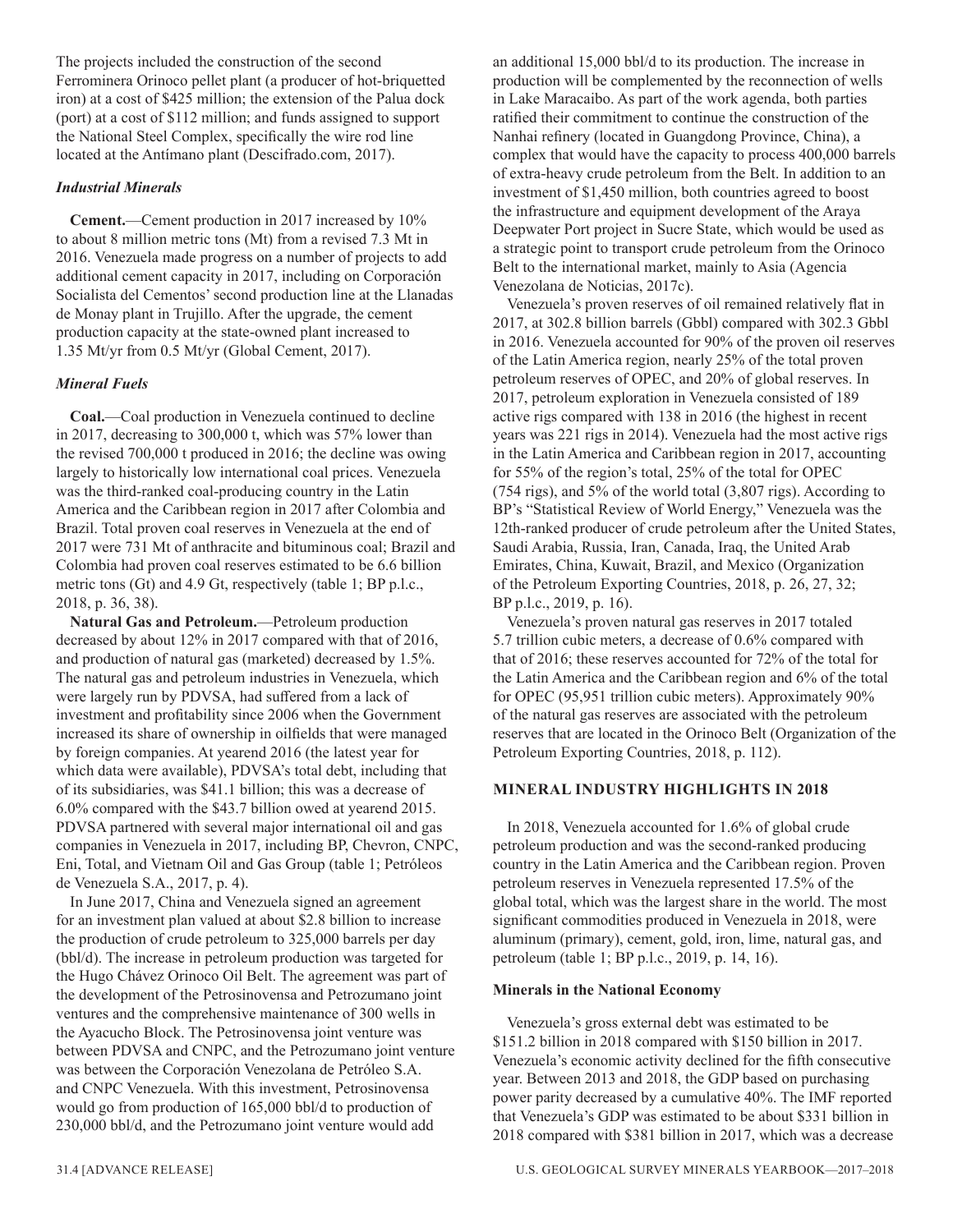of approximately 13%. In the first three quarters of 2018 (no data were available for the fourth quarter of 2018, and the yearon-year comparison is based on the cumulative values for the first three quarters of 2018), petroleum production fell by 26% compared with the same timeframe in 2017. Mining was the only non-oil related sector that expanded in 2018 (by 12.1%), whereas the value added of the construction sector decreased by 55.3% (table 1; Economic Commission for Latin America and the Caribbean, 2019a, p. 204; 2019b, p. 1; International Monetary Fund, 2019).

In August 2018, the Government announced the Economic Recovery, Growth and Prosperity Program, which consisted of a set of policy measures for the purpose of stabilizing inflation and promoting economic growth. The program included a target for zero fiscal deficit in the future. No further details were released by the Venezuelan tax authority on the implementation and expected effects of the measure (Economic Commission for Latin America and the Caribbean, 2019b, p. 1–2).

In terms of trade, total imports to Venezuela had been shrinking since 2012; that is, between 2013 and 2018, the cumulative reduction of imports was 74%. Petroleum imports increased by 117% in 2018, however, to more than \$9 billion from about \$4.2 billion in 2017. The increase in petroleum imports may be attributable to Venezuela's decrease in petroleum production capacity, despite an increase of 33% in oil prices compared with those of 2017. Nonfuel imports decreased to \$5.8 billion in 2018, or by 26% compared with those of 2017. In 2018, Venezuela's petroleum exports decreased by 5.4%, whereas nonfuel exports increased by 52.7%. The growth of nonfuel exports was owing to an increase in mining products exports, mainly gold (no details were available regarding the amount of minerals exported) (Economic Commission for Latin America and the Caribbean, 2019b, p. 5).

#### **Production**

As was the case since 2015, production of most mineral commodities decreased as a result of the financial strain caused by the country's weak economy and political instability. Some commodities were estimated to have had zero production in 2018, such as alumina, bauxite, all ferroalloys, and nickel. Production levels of many commodities decreased to a 5-year low, including production of raw steel, which decreased by 91% compared with that of 2014; iron ore (by 78%), coal (75%), petroleum refinery products (66%), gold (55%), phosphate rock (gross weight) (44%), crude petroleum (43%), direct-reduced iron (41%), aluminum (38%), phosphate rock (mineral content) (37%), lime (36%), unspecified clay (32%), nitrogen (25%), feldspar (15%), and cement (12%) (table 1).

#### **Commodity Review**

#### *Metals*

**Aluminum and Bauxite and Alumina.**—In August 2018, it was reported that the Government was attempting to restart the bauxite operations at the Los Pijiguaos bauxite mine, but the mine is thought not to have produced any bauxite in 2018. CVG Bauxilum had shut down operations at the mine in 2017 owing

possibly to such factors as shortages of cash and labor and a chronic power supply deficit. CVG Bauxilum also operated Venezuela's only alumina refinery, which was located in Bolivar State. Similar to bauxite, alumina production was estimated to be zero, largely because no bauxite is thought to have been produced. In 2018, the Government was seeking financial and technical assistance from Turkey and Russia to restart the Alcasa, Bauxilum, and Venalum refineries (Argus Media Ltd., 2018).

**Gold.**—In March 2018, Gold Reserve Inc. (GRI) released a report on the Siembra Minera project, which is located in Bolivar State and encompassed the Las Brisas and Las Cristinas properties. GRI, in conjunction with GR Engineering Barbados Inc. (GRE), prepared the technical report on the project. The operating company Empresa Mixta Ecosocialista Siembra Minera, S.A. [which was also known as Siembra Minera and was owned by the Government through Corporación Venezolana de Minería (55%) and GR Mining Barbados, Inc. (GRM), a wholly-owned subsidiary of GRI (45%)], held the rights to the Siembra Minera project. The project consisted of a gold-copper deposit located in the mining district of Bolivar State. The project was expected to have a 45-year mine life, including a 2-year preproduction period for the leach plant and an additional 2-year period for the construction of a flotation concentrator. The leach plant would have an ore-processing capacity of 5.8 Mt/yr initially and a capacity of up to 12.25 Mt/yr after year 11. The concentrator would have a designed processing capacity of 58 Mt/yr initially and a capacity of up to 36.8 Mt/yr after year 11. The total combined leach and concentrator production was expected to reach 2 Gt at a grade of 0.70 gram per metric ton (g/t) gold, 0.50 g/t silver, and 0.090% copper, for a total recoverable metal estimate of 1.2 kg (38.1 million troy ounces) of gold, 531,900 kg (17.1 million troy ounces) of silver, and 1.5 Mt of copper (U.S. Securities and Exchange Commission, 2018, p. 10, 14–15).

In 2018, Venezuela's Central Bank reported that it began refining gold in Turkey amid sanctions imposed by the United States on the gold industry in Venezuela. The Central Bank reported that it purchased gold from small miners operating in the south of the country; after the refining process in Turkey, the gold was shipped back to Venezuela to be stored as Central Banks reserves (Thomson Reuters, 2018).

#### *Industrial Minerals*

**Cement.**—In March 2018, Venezuela announced an agreement with Megatech International of India for the construction of a 600-metric-ton-per-day-capacity cement plant. The Yaracuy project was located in the Barranco Amarillo sector of the Valeroso Peña Industrial Complex in Peña. The \$25 million project was expected to come online by the end of 2018 (CemNet.com, 2018).

#### *Mineral Fuels*

**Coal.**—Coal production in Venezuela was estimated to have decreased to 200,000 t in 2018, which was 33% less than the 300,000 produced in 2017. Venezuela was the 3d-ranked coal-producing country in the Latin America and the Caribbean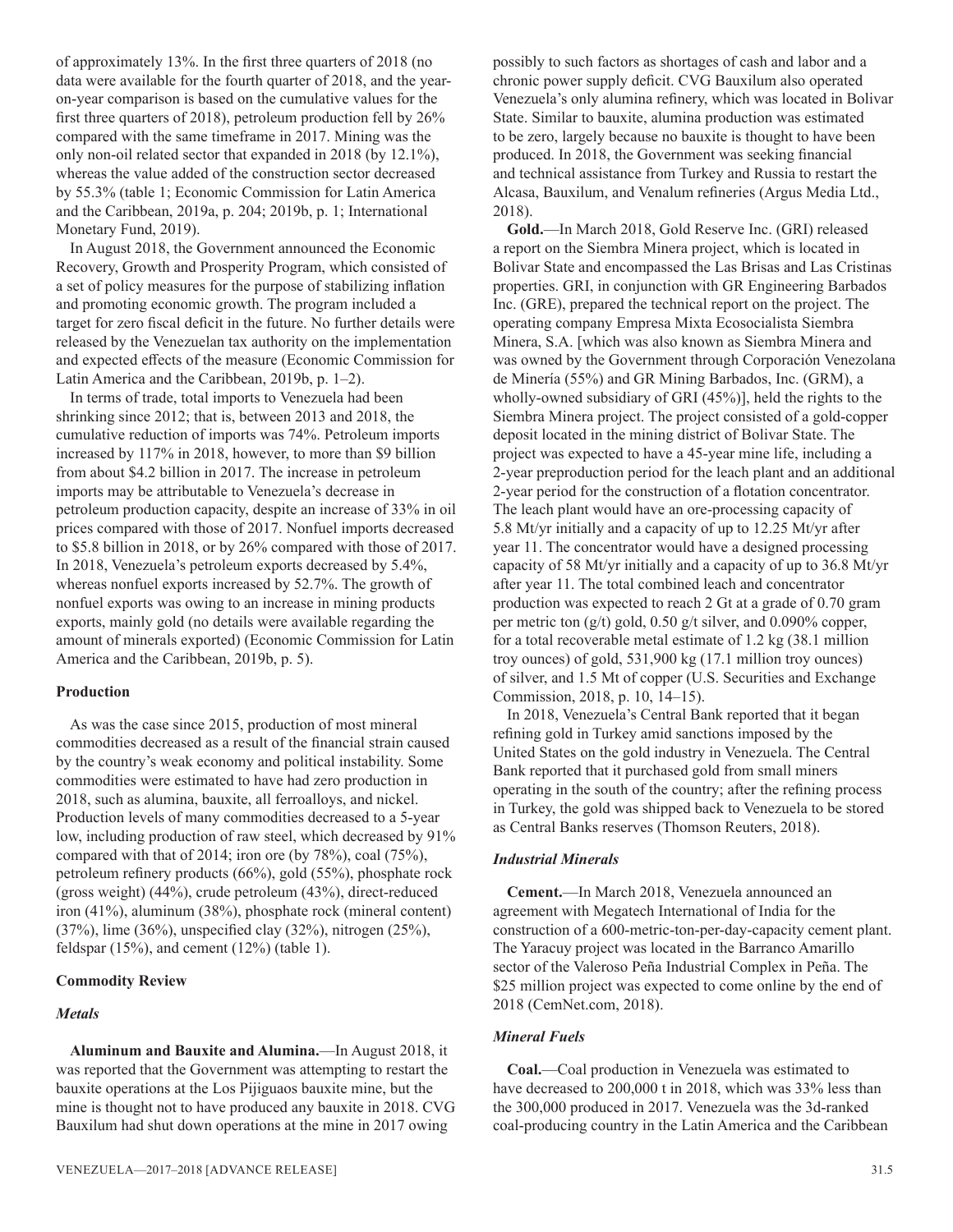region in 2018 after Colombia and Brazil. Total proven coal reserves in Venezuela at the end of 2018 were 731 Mt of anthracite and bituminous-quality coal (table 1; BP p.l.c., 2019, p. 42, 44).

**Natural Gas and Petroleum.**—In 2018, petroleum production decreased by about 28% compared with that of 2017, and marketed natural gas decreased by 14% (table 1). According to BP, Venezuela's proven reserves of petroleum stabilized in 2017 at 302.8 Gbbl and remained the same for 2018. Petroleum exploration slowed in 2018 as the number of active rigs in Venezuela decreased to 151 from 189 in 2017. Venezuela had the most active rigs in the Latin America and Caribbean region in 2018, accounting for 45% of the region's total, 19% of the total for OPEC (804 rigs), and about 6% of the world total (2,641 rigs). In 2018, Venezuela was the 17th-ranked producer of crude petroleum after the United States, Saudi Arabia, Russia, Canada, Iran, Iraq, United Arab Emirates, China, Kuwait, Mexico, Brazil, Nigeria, Kazakhstan, Qatar, Norway, and Angola (BP p.l.c., 2019, p. 16; Organization of the Petroleum Exporting Countries, 2019, p. 26, 27, 31).

Venezuela's proven natural gas reserves in 2018 were 5.7 trillion cubic meters, which was a decrease of 0.6% compared with those of 2017; these reserves accounted for 73% of the total for the Latin America and the Caribbean region and about 8% of the total for OPEC (72,676 trillion cubic meters) (Organization of the Petroleum Exporting Countries, 2019, p. 112).

#### **Outlook**

For 2019, the Economic Commission for Latin America and the Caribbean projected a further reduction in Venezuela's GDP of more than 20%. The sharp and prolonged fall in petroleum production has been marked by continued contraction in domestic aggregate demand, a lack of reliable electricity and fuel supply, and severe economic policy constraints as a result of hyperinflation and limited access to international financial markets. The growth in imports recorded in 2018 and the expansion of the mining sector may be hindered in the near future by the imposition of international financial and trade sanctions on Venezuela (Economic Commission for Latin America and the Caribbean, 2019b, p. 1).

#### **References Cited**

Argus Media Ltd., 2018, Venezuela's bauxite, alumina ops go cold: Argus Media Ltd., August 17, news release no. 6342511 (paper version).

Agencia Venezolana de Noticias, 2016a, New Venezuelan laws will encourage strategic mining and petrochemical development; Venezuela Government, January 8. (Accessed November 22, 2017, at http://eeuu.embajada.gob.ve/index.php?option=com\_content&view=article &id=522:nuevas-leyes-venezolanas-fomentaran-desarrollo-estrategicode-sectores-minero-y-petroquimico&catid=3:noticias-de-venezuela-en-elmundo&Itemid=19&lang=en).

Agencia Venezolana de Noticias, 2016b, Venezuela signed four agreements to boost development of Mining Arch: Agencia Venezolana de Noticias, February 25. (Accessed November 15, 2017, at http://www.avn.info.ve/ contenido/venezuela-signed-four-agreements-boost-development-mining-arch.)

Agencia Venezolana de Noticias, 2017a, A 23 años de fundada Bauxilum se consolida como pilar de la industria del aluminio en Venezuela [At 23 years, Bauxilum is a pillar of the aluminum industry in Venezuela]: Agencia Venezolana de Noticias, March 23. (Accessed November 16, 2017, at http://avn.info.ve/contenido/23-a%C3%B1os-fundada-bauxilum-seconsolida-como-pilar-industria-del-aluminio-venezuela.)

Agencia Venezolana de Noticias, 2017c, Venezuela y China suscribieron acuerdos por \$2.800 millones para incrementar producción de crudo [Venezuela and China signed agreements for \$2.8 billion to increase crude oil production]: Agencia Venezolana de Noticias, December 27. (Accessed August 14, 2018, at http://www.avn.info.ve/contenido/venezuela-y-chinasuscribieron-acuerdos-2800-millones-para-incrementar-producci%C3%B3ncrudo.)

Baker McKenzie, 2018, Constitutional law on productive foreign investment: Baker McKenzie Law Firm, February 12. (Accessed June 6, 2019, at https://www.bakermckenzie.com/en/insight/publications/2018/02/ constitutional-law-on-productive.)

BP p.l.c., 2018, BP statistical review of world energy 2018 (67th edition): London, United Kingdom, BP p.l.c., 56 p. (Accessed May 30, 2019, at https://www.bp.com/content/dam/bp/business-sites/en/global/corporate/pdfs/ energy-economics/statistical-review/bp-stats-review-2018-full-report.pdf.)

BP p.l.c., 2019, BP statistical review of world energy 2019 (68th edition): London, United Kingdom, BP p.l.c., 64 p. (Accessed December 12, 2019, at https://www.bp.com/content/dam/bp/business-sites/en/global/corporate/pdfs/ energy-economics/statistical-review/bp-stats-review-2019-full-report.pdf.)

CemNet.com, 2018, Cementos Yaracuy scheduled to come online this year: CemNet.com, March 12. (Accessed June 2, 2019, at https://www.cemnet.com/ News/story/163635/cementos-yaracuy-scheduled-to-come-online-this-year.html.)

Diaz, Ana, 2017, Producción de acero cayó de 4,3 millones de toneladas a 260.000 [Steel production fell from 4.3 million tons to 260,000]: El-nacional.com, July 10. (Accessed November 17, 2017, at http://www.el-nacional.com/noticias/ economia/produccion-acero-cayo-millones-toneladas-260000\_192174.)

Descifrado.com, 2017, Fondo Chino ha inyectado \$800 millones a empresas básicas en 2017 [Chinese Fund has injected \$800 million to basic companies in 2017]: Descifrado.com, November 10. (Accessed August 17, 2018, at http://www.descifrado.com/2017/11/10/fondo-chino-ha-inyectado-800 millones-empresas-basicas-2017/.)

Dmitrieva, K., Porzecanski, K., Van Voris, B., 2017, Crystallex, Venezuela agree to settle \$1.2 billion mine dispute: Bloomberg.com, November 24. (Accessed July 11, 2018, at https://www.bloomberg.com/news/articles/2017-11-24/ crystallex-venezuela-agree-to-settle-1-2-billion-mine-dispute.)

Economic Commission for Latin America and the Caribbean, 2018a, Economic indicators and statistics table—Annual gross domestic product (GDP) by activity at constant prices: United Nations Economic Commission for Latin America and the Caribbean. (Accessed May 30, 2019, at https://cepalstatprod.cepal.org/cepalstat/tabulador/ConsultaIntegradaProc\_HTML.asp.)

- Economic Commission for Latin America and the Caribbean, 2018b, Economic survey of Latin America and the Caribbean 2018—Bolivarian Republic of Venezuela: United Nations Economic Commission for Latin America and the Caribbean, 7 p. (Accessed May 30, 2019, at https://repositorio.cepal.org/ bitstream/handle/11362/43965/94/EEI2018 Venezuela en.pdf.)
- Economic Commission for Latin America and the Caribbean, 2018c, Foreign direct investment in Latin America and the Caribbean: United Nations Economic Commission for Latin America and the Caribbean, 198 p. (Accessed May 30, 2019, at http://repositorio.cepal.org/bitstream/ handle/11362/43690/12/S1800683\_en.pdf.)

Economic Commission for Latin America and the Caribbean, 2019a, Economic survey of Latin America and the Caribbean 2019: United Nations Economic Commission for Latin America and the Caribbean, 225 p. (Accessed December 12, 2019, at https://repositorio.cepal.org/bitstream/ handle/11362/44675/184/S1900413\_en.pdf.)

Economic Commission for Latin America and the Caribbean, 2019b, Economic survey of Latin America and the Caribbean 2019—Bolivarian Republic of Venezuela: United Nations Economic Commission for Latin America and the Caribbean, 9 p. (Accessed December 13, 2019, at https://repositorio.cepal.org/ bitstream/handle/11362/44675/144/EEI2019 Venezuela en.pdf.)

Els, Frik, 2016, Venezuela ordered to pay Vancouver miner \$1.6 billion: Mining.com, August 23. (Accessed November 22, 2017, at http://www.mining.com/venezuela-ordered-pay-vancouver-miner-1-6-billion/.)

European Commission, 2017, European Union trade in goods with Venezuela: European Commission. (Accessed November 16, 2017, at http://trade.ec.europa.eu/doclib/docs/2006/september/tradoc\_113462.pdf.)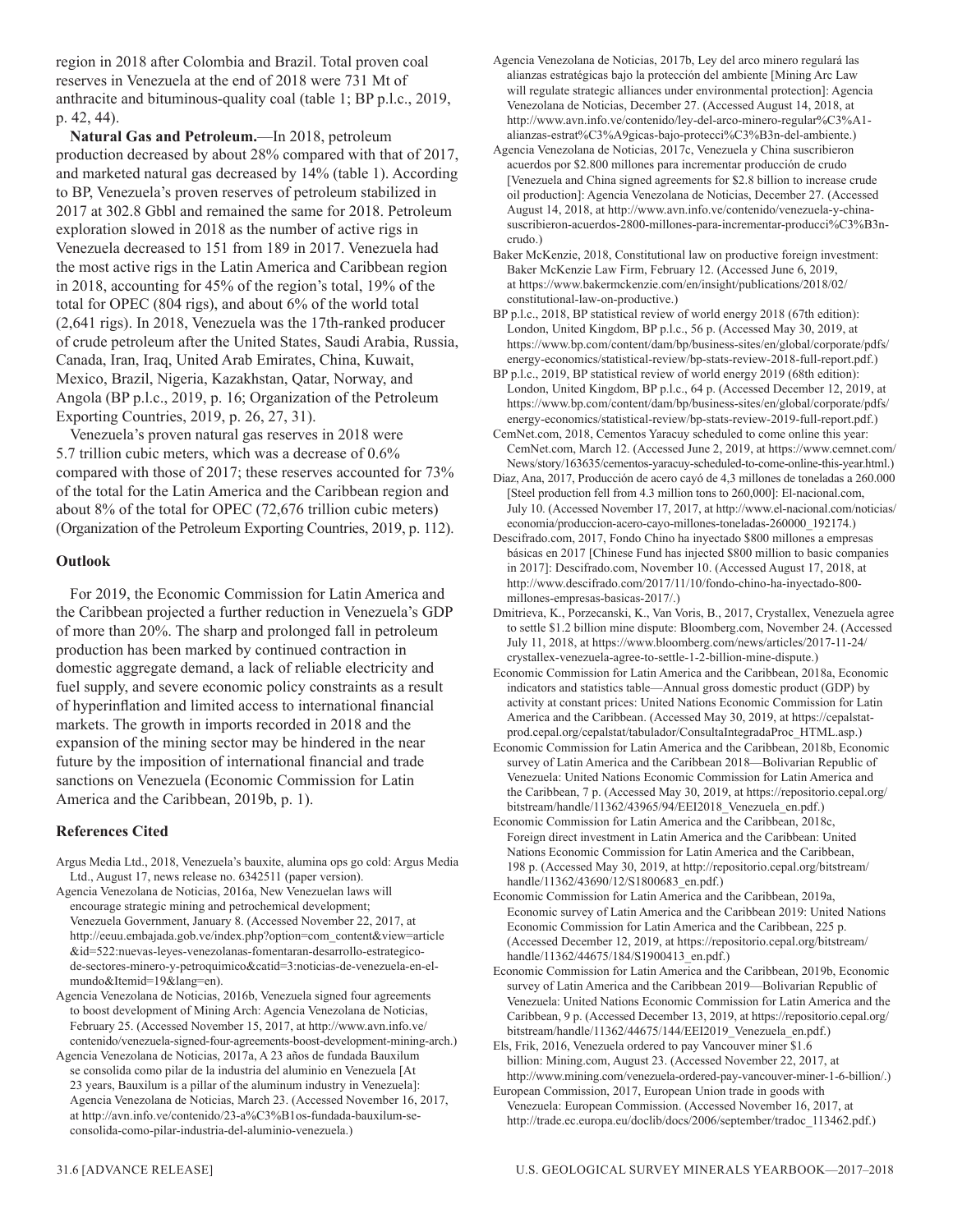Global Cement, 2017, Corporación Socialista de Cementos starts second line at Las Llanadas plant in Venezuela: Global Cement, October 17. (Accessed June 2, 2019, at https://www.globalcement.com/news/item/6667-corporacionsocialista-de-cementos-starts-second-line-at-las-llanadas-plant-in-venezuela.)

Gurmendi, A.C., 2012, The mineral industry of Venezuela, *in* Area reports— International—Latin America and Canada: U.S. Geological Survey Minerals Yearbook 2012, v. III, p. 15.1–15.9. (Accessed November 22, 2017, at http://minerals.usgs.gov/minerals/pubs/country/2012/myb3-2012-ve.pdf.)

Heredia Terán, C., 2019, Las industrias básicas de Guayana son recuperables [Guyana's basic industries are recoverable]: Cotejo.info, October 25. (Accessed June 18, 2021 at https://cotejo.info/2019/10/industrias-basicasguayana-2020/.)

International Monetary Fund, 2019, World economic outlook database: International Monetary Fund, October. (Accessed December 12, 2019, at https://www.imf.org/external/pubs/ft/weo/2018/01/weodata/weorept.aspx?pr. x=45&pr.y=13&sy=2013&ey=2020&scsm=1&ssd=1&sort=country&ds=.&b r=1&c=299&s=NGDP\_R%2CNGDP%2CNGDPD%2CPPPGDP%2CNGDP DPC%2CTMG\_RPCH%2CTXG\_RPCH&grp=0&a=.)

Koerner, Lucas, 2017, Venezuela signs controversial \$1.16bn mining deal: Venezuelanalysis.com, July 24. (Accessed June 1, 2019, at https://venezuelanalysis.com/news/13261.)

Ministerio del Poder Popular de Desarrollo Minero Ecológico, 2018, Memoria 2017: Caracas, Venezuela, Ministerio del Poder Popular de Desarrollo Minero Ecológico, 335 p. (Accessed May 30, 2019, at http://www.desarrollominero.gob.ve/ wp-content/uploads/2019/02/memoria-mppdme-2017.pdf.)

Ministerio del Poder Popular de Petróleo y Minería, 2016, Memoria 2015: Caracas, Venezuela, Ministerio del Poder Popular de Petróleo y Minería, 898 p. (Accessed November 22, 2017, at https://drive.google.com/file/ d/0B65M4qe0vsR1NVVDeGtkeWVBLTQ/view.)

Ministerio del Poder Popular para Industrias, 2016, Memoria y cuenta 2015: Caracas, Venezuela, Ministerio del Poder Popular para Industrias, 925 p. (Accessed November 22, 2017, at http://2016.transparencia.org.ve/wpcontent/uploads/2012/10/MEMORIA-2015-MPPI.pdf.)

Organization of the Petroleum Exporting Countries, 2018, Annual statistical bulletin 2018: Organization of the Petroleum Exporting Countries, 129 p. (Accessed May 30, 2019, at https://www.opec.org/opec\_web/static\_files project/media/downloads/publications/ASB%202018.pdf.)

Organization of the Petroleum Exporting Countries, 2019, Annual statistical bulletin 2019: Organization of the Petroleum Exporting Countries, 128 p. (Accessed December 12, 2019, at https://www.google.com/url?sa=t&rct=j&q =&esrc=s&source=web&cd=6&ved=2ahUKEwjq-Ne0xLnmAhWYZM0KHe ZBB8AQFjAFegQICBAC&url=https%3A%2F%2Fnangs.org%2Fanalytics% 2Fdownload%2F3910\_e7f6b1d9f4e4b07605efc424d3d9425b&usg=AOvVaw 1weWE0\_UdCwJeryi9mqxQR.)

Petróleos de Venezuela S.A., 2017a, Balance de la Deuda Financiera Consolidada 2016 [Balance of the consolidated financial debt 2016]: Caracas, Venezuela, Petróleos de Venezuela S.A., 33 p. (Accessed November 20, 2017, at http://www.pdvsa.com/images/pdf/balancededeuda2016.pdf.)

Thomson Reuters, 2016, Venezuela's Maduro creates mining ministry: Thomson Reuters, June 7. (Accessed November 14, 2017, at http://www.reuters.com/ article/us-venezuela-mining/venezuelas-maduro-creates-mining-ministryidUSKCN0YU070.)

Thomson Reuters, 2018, Venezuela says it is refining gold in Turkey following sanctions: Thomson Reuters, July 18. (Accessed September 29, 2018, at https://www.reuters.com/article/venezuela-gold/venezuela-says-it-is-refininggold-in-turkey-following-sanctions-idUSL1N1UE1DV.)

Toro, Francisco, 2016, Las Cristinas—A US\$1.38 billion tantrum: CaracasChronicles.com, April 6. (Accessed November 22, 2017, at http://www.caracaschronicles.com/2016/04/06/las-cristinas-us1-386-billiontantrum/.)

United Nations Conference on Trade and Development, 2017, World investment report 2017: United Nations Conference on Trade and Development, 252 p. (Accessed November 14, 2017, at http://unctad.org/en/PublicationsLibrary/ wir2017\_en.pdf.)

U.S. Census Bureau, 2018a, U.S. exports to Venezuela by 5-digit end-use code—2009–2018: U.S. Census Bureau. (Accessed November 16, 2017, at http://census.gov/foreign-trade/statistics/product/enduse/exports/c3070.html.)

U.S. Census Bureau, 2018b, U.S. imports from Venezuela by 5-digit end-use code—2009–2018: U.S. Census Bureau. (Accessed November 16, 2017, at https://www.census.gov/foreign-trade/statistics/product/enduse/imports/ c3070.html.)

U.S. Geological Survey, 2009, An estimate of recoverable heavy oil resources of the Orinoco Oil Belt, Venezuela: U.S. Geological Survey Fact Sheet 2009–3028, 4 p. (Accessed March 23, 2017, at https://pubs.usgs.gov/ fs/2009/3028/pdf/FS09-3028.pdf.)

U.S. Securities and Exchange Commission, 2018, Form 40–F—Gold Reserve Inc.: Washington, DC, U.S. Securities and Exchange Commission, March 16, 95 p. (Accessed August 14, 2019, at https://www.goldreserveinc.com/wpcontent/uploads/2018/04/2017grz40F.pdf.)

World Steel Association, 2018, World steel in figures 2018: World Steel Association, 126 p. (Accessed May 30, 2019, at https://www.worldsteel.org/ en/dam/jcr:e5a8eda5-4b46-4892-856b-00908b5ab492/SSY\_2018.pdf.)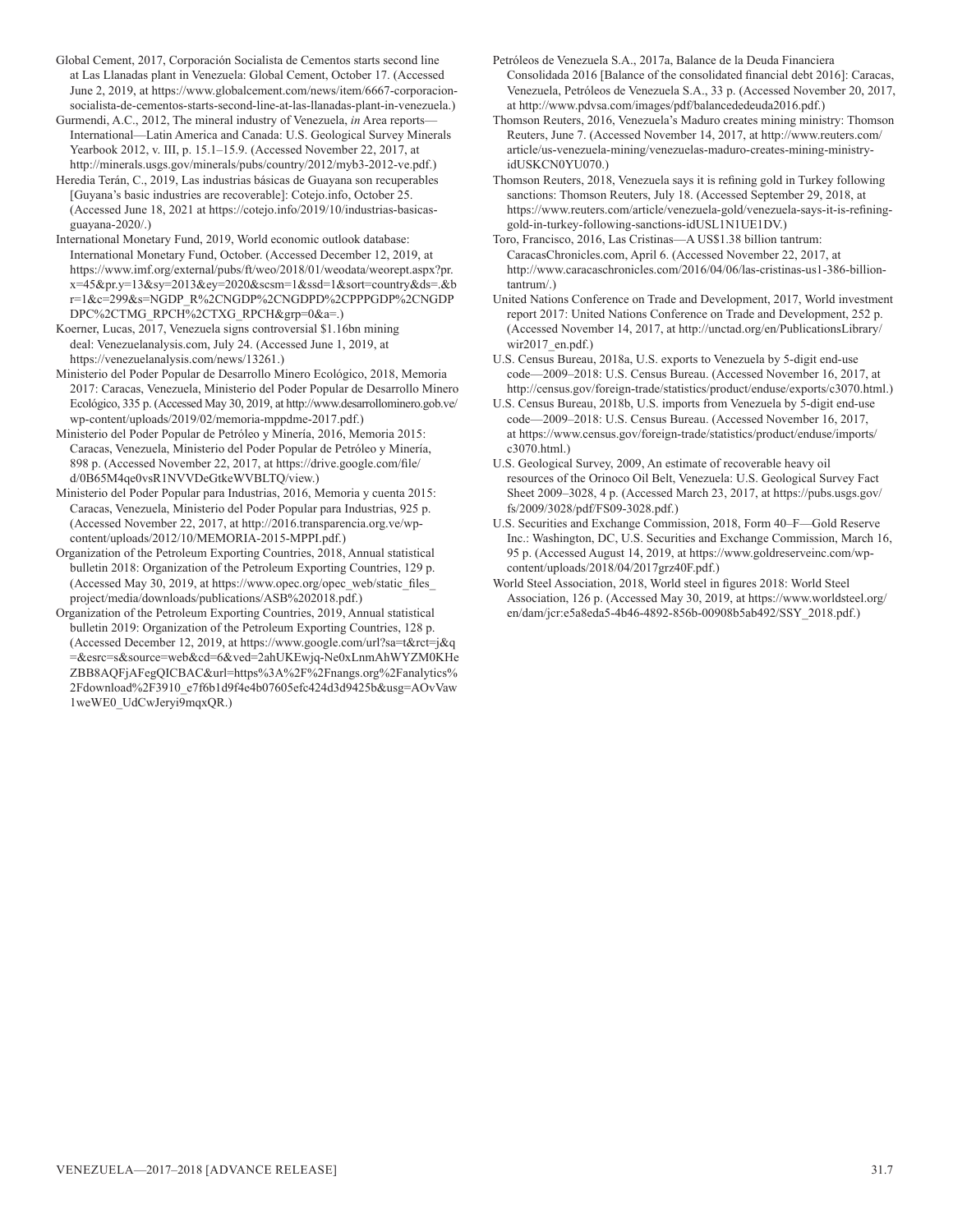#### TABLE 1 VENEZUELA: PRODUCTION OF MINERAL COMMODITIES $^{\rm l}$

#### (Metric tons, gross weight, unless otherwise specified)

| Commodity <sup>2</sup>                 |                            | 2014                 | 2015                 | 2016                                                                                     | 2017                     | 2018                     |
|----------------------------------------|----------------------------|----------------------|----------------------|------------------------------------------------------------------------------------------|--------------------------|--------------------------|
| <b>METALS</b>                          |                            |                      |                      |                                                                                          |                          |                          |
| Aluminum:                              |                            |                      |                      |                                                                                          |                          |                          |
| Bauxite                                | thousand metric tons       | 2,346                | 992                  | 909 <sup>r</sup>                                                                         | 550 <sup>e</sup>         |                          |
| Alumina                                | do.                        | 660                  | 465                  | $301$ <sup>r</sup>                                                                       | 240 e                    |                          |
| Metal, primary                         | do.                        | 138                  | 119                  | 147r                                                                                     | 144                      | 86                       |
| Ferroalloys:                           |                            |                      |                      |                                                                                          |                          |                          |
| Ferromanganese                         |                            | 8,000                | $-$ <sup>r</sup>     | $ r$                                                                                     | $\overline{a}$           |                          |
| Silicomanganese                        |                            | 39,000               | 35,000               | 42,000 r                                                                                 | 18,670                   | $\overline{\phantom{a}}$ |
| Ferronickel                            |                            | $20,800$ r, e        | $16,700$ r, e        | $\overline{\phantom{a}}$ r, e                                                            | $\overline{\phantom{a}}$ | $\sim$ $\sim$            |
| Ferrosilicon <sup>e</sup>              |                            | 74,300               | 74,300 r             | 37,000 r                                                                                 | L.                       | $\overline{\phantom{a}}$ |
| Gold, mine, Au content                 | kilograms                  | 1,056                | 558                  | 558 <sup>r</sup>                                                                         | 480 e                    | 480 e                    |
| Iron ore:                              |                            |                      |                      |                                                                                          |                          |                          |
| Gross weight                           | thousand metric tons       | 11,256               | 11,716               | $12,000$ <sup>r</sup>                                                                    | 4,005                    | 2,474                    |
| Fe content                             | do.                        | 7,035                | 7,323                | $7,500$ <sup>r</sup>                                                                     | 2,500                    | 1,550                    |
| Iron and steel:                        |                            |                      |                      |                                                                                          |                          |                          |
| Direct-reduced iron                    | do.                        | $1,680$ <sup>r</sup> | $2,750$ <sup>r</sup> | $1,590$ <sup>r</sup>                                                                     | 1,680                    | 990                      |
| Steel, $raw3$                          | do.                        | 1,485                | 1,345                | 553 r                                                                                    | 444                      | 129                      |
| Lead, refinery, secondary <sup>e</sup> | do.                        | 20                   | 20                   | 16                                                                                       | 16                       | 9                        |
| Nickel:                                |                            |                      |                      |                                                                                          |                          |                          |
| Mine, laterite ore                     |                            | 5,000                | $4,800$ <sup>r</sup> | $\overline{\phantom{a}}$ r, e                                                            | --                       |                          |
| Ni content                             |                            | 5,000                | 4,000                | $\hspace{0.1cm} \ldots \hspace{0.1cm} \overset{\hspace{0.1cm} \mathbf{r}}{\rule{0.1cm}}$ | $\overline{a}$           |                          |
| <b>INDUSTRIAL MINERALS</b>             |                            |                      |                      |                                                                                          |                          |                          |
| Cement, hydraulic                      | thousand metric tons       | $7,940$ <sup>r</sup> | 8,210                | $7,300$ r, e                                                                             | 8,030 °                  | 7,000 °                  |
| Clay:                                  |                            |                      |                      |                                                                                          |                          |                          |
| Kaolin                                 |                            | 2,500                | $2,400$ $^{\circ}$   | $2,400$ r, e                                                                             | 2,400 °                  | 2,400 °                  |
| Unspecified                            | thousand metric tons       | 28                   | 20                   | 19 <sup>e</sup>                                                                          | 19 <sup>e</sup>          | $19e$ <sup>e</sup>       |
| Feldspar, mine                         |                            | 93,900               | 75,500               | $80,000$ $\degree$                                                                       | $75,000$ $\degree$       | $80,000$ e               |
| Lime <sup>e</sup>                      |                            | 360,000              | 350,000              | 290,000 r                                                                                | 290,000                  | 230,000                  |
| Nitrogen, ammonia, N content           | thousand metric tons       | $1,100$ $e$          | $1,000$ $e$          | 830 r                                                                                    | 820                      | 820 e                    |
| Phosphate rock:                        |                            |                      |                      |                                                                                          |                          |                          |
| Gross weight                           |                            | 35,820               | 26,324               | $25,000$ $\degree$                                                                       | $20,000$ $^{\circ}$      | $20,000$ $\degree$       |
| $P_2O_5$ content <sup>e</sup>          |                            | 9,500                | $7,000$ <sup>r</sup> | 6,750                                                                                    | 6,000                    | 6,000                    |
| Stone, sand, and gravel, construction: |                            |                      |                      |                                                                                          |                          |                          |
| Sand and gravel, sand                  | thousand metric tons       | 729                  | 700                  | 700 <sup>e</sup>                                                                         | 700                      | 700 <sup>°</sup>         |
| Stone, crushed, other, unspecified     |                            | 6,900                | 6,800 °              | 6,700 °                                                                                  | 6,700 °                  | $6,700$ $\degree$        |
| MINERAL FUELS AND RELATED MATERIALS    |                            |                      |                      |                                                                                          |                          |                          |
| Coal, bituminous                       | thousand metric tons       | 801                  | 802                  | $700$ <sup>r</sup>                                                                       | 300                      | 200 <sup>°</sup>         |
| Natural gas:                           |                            |                      |                      |                                                                                          |                          |                          |
| Gross                                  | million cubic meters       | 76,717               | 80,119               | $84,600$ e                                                                               | 83,500                   | 72,000                   |
| Marketable                             | do.                        | 21,878               | 25,943               | $27,400$ $^{\circ}$                                                                      | 27,000                   | 23,200 °                 |
| Petroleum:                             |                            |                      |                      |                                                                                          |                          |                          |
| Crude                                  | thousand 42-gallon barrels | 1,014,000            | 1,001,000            | 910,000 $^{\circ}$                                                                       | $804,000$ $\degree$      | 580,500 °                |
| Natural gas liquids                    | do.                        | 41,610               | 42,669               | 45,000 $^{\circ}$                                                                        | 44,400 $^{\circ}$        | $38,200$ e               |
| Refinery                               | do.                        | 420,188              | 394,000 °            | 318,000 °                                                                                | 250,000 e                | $140,800$ $\degree$      |
|                                        |                            |                      |                      |                                                                                          |                          |                          |

<sup>e</sup>Estimated. <sup>r</sup>Revised. do. Ditto. -- Zero.

<sup>1</sup>Table includes data available through December 6, 2019. All data are reported unless otherwise noted. Estimated data are rounded to no more than three significant digits.

<sup>2</sup>In addition to the commodities listed, carbon black, common clay, diamond, limestone, salt, sulfur, and quartz may have been produced, but available information was inadequate to make reliable estimates of output.

<sup>3</sup>Source: World Steel Association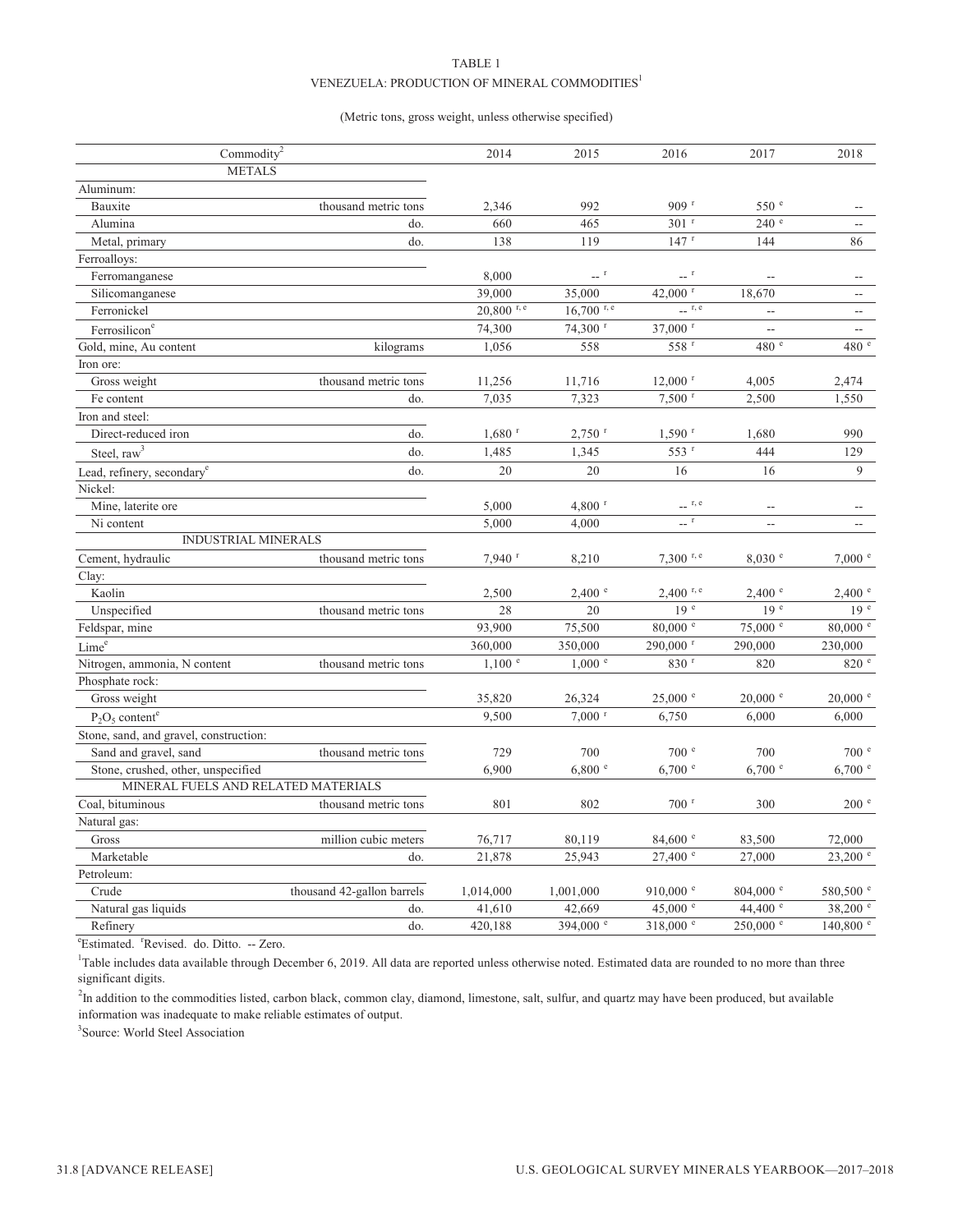#### TABLE 2 VENEZUELA: STRUCTURE OF THE MINERAL INDUSTRY IN 2018

#### (Thousand metric tons unless otherwise specified)

|                |           |                                                                                                                                                                                                                                                       |                                                                   | Annual            |
|----------------|-----------|-------------------------------------------------------------------------------------------------------------------------------------------------------------------------------------------------------------------------------------------------------|-------------------------------------------------------------------|-------------------|
|                | Commodity | Major operating companies and major equity owners                                                                                                                                                                                                     | Location of main facilities                                       | capacity          |
| Alumina        |           | C.V.G. Bauxilum C.A. [Corporación Venezolana de Guayana (CVG)]                                                                                                                                                                                        | Refinery, Puerto Ordaz, Bolivar State                             | 2,000             |
| Aluminum       |           | C.V.G. Aluminio del Caroní, S.A. (Alcasa) [Corporación Venezolana<br>de Guayana (CVG)]                                                                                                                                                                | do.                                                               | 200               |
| Do.            |           | C.V.G. Venezolana de Aluminio C.A. (Venalum) [Corporación<br>Venezolana de Guayana (CVG), 80%, and Showa Denko K.K.,<br>Kobe Steel Ltd., Sumitomo Chemical Co. Ltd., Mitsubishi Materials<br>Corp., Mitsubishi Aluminum Co., and Marubeni Corp., 20%] | do.                                                               | 430               |
| Bauxite        |           | C.V.G. Bauxilum C.A. [Corporación Venezolana de Guayana (CVG)]                                                                                                                                                                                        | Los Pijiguaos Mine, Cedeño, Bolivar State                         | 6,000             |
| Cement         |           | C.A. Fabrica Nacional de Cementos S.A.C.A. (Corporación Socialista<br>del Cemento, S.A.)                                                                                                                                                              | Ocumare plant, Ocumare del Tuy, Miranda<br><b>State</b>           | 1,210             |
| Do.            |           | do.                                                                                                                                                                                                                                                   | Tachira plant, Palmira, Tachira State                             | 220               |
| Do.            |           | Corporación de Cemento Andino C.A. (Corporación Socialista                                                                                                                                                                                            | Llanadas de Monay plant, Trujillo State                           | 1,350             |
|                |           | del Cemento, S.A.)                                                                                                                                                                                                                                    |                                                                   |                   |
| Do.            |           | Corporación de Cemento Catatumbo C.A. (Corporación Socialista<br>del Cemento, S.A.)                                                                                                                                                                   | Villa Del Rosario plant, Zulia State                              | 650               |
| Do.            |           | Empresa Cemento Cerro Azul C.A. (Corporación Socialista<br>del Cemento, S.A.)                                                                                                                                                                         | Cerro Azul plant, Monagas State                                   | 1,000             |
| Do.            |           | Industria Venezolana de Cementos S.A. (Corporación Socialista<br>del Cemento, S.A.)                                                                                                                                                                   | Cumarebo plant, Falcon State                                      | 1,590             |
| Do.            |           | do.                                                                                                                                                                                                                                                   | San Sebastian plant, San Sebastian de los<br>Reyes, Aragua, State | 2,710             |
| Do.            |           | Venezolana de Cementos S.A.C.A. (Corporación Socialista<br>del Cemento, S.A.)                                                                                                                                                                         | Guayana plant, Bolivar State                                      | 330               |
| Do.            |           | do.                                                                                                                                                                                                                                                   | Lara plant, Lara State                                            | 490               |
| Do.            |           | do.                                                                                                                                                                                                                                                   | Mara plant, Zulia State                                           | 730               |
| Do.            |           | do.                                                                                                                                                                                                                                                   | Pertigalete plant, Anzoategui                                     | 2,680             |
| Coal           |           | Carbones de la Guajira S.A. (Government of Venezuela, 100%)                                                                                                                                                                                           | Mina Norte, Guajira, Zuila State                                  | 1,500             |
| Do.            |           | Carbones del Guasare S.A. (Government of Venezuela, 51.63%)                                                                                                                                                                                           | Guasare, Guajira, Zulia State                                     | 6,800             |
| Ferronickel    |           | Corporacion Venezolana de Mineria S.A. [Petróleos de Venezuela S.A.<br>(PDVSA) (Government, 100%)]                                                                                                                                                    | Loma de Niquel, Aragua and Miranda States                         | 72                |
| Ferrosilicon   |           | FerroAtlantica de Venezuela, S.A. [Ferroglobe PLC, 80%,<br>and Corporación Venezolana de Guayana (CVG), 20%]                                                                                                                                          | Puerto Ordaz, Bolivar State                                       | 96                |
| Gold           | kilograms | C.V.G. Compañía General de Minería C.A. [Corporación<br>Venezolana de Guayana (CVG)]                                                                                                                                                                  | Capitan Eduardo Vera Plant, Bolivar State                         | NA                |
| Do.            | do.       | do.                                                                                                                                                                                                                                                   | Caratal plant, Bolivar State                                      | NA                |
| Do.            | do.       | do.                                                                                                                                                                                                                                                   | Colombia Mine, Bolivar State                                      | $2,000$ $\degree$ |
| Do.            | do.       | do.                                                                                                                                                                                                                                                   | El Peru plant, Bolivar State                                      | NA                |
| Do.            | do.       | do.                                                                                                                                                                                                                                                   | Hansa San Luis Mine, Bolivar State                                | NA                |
| Do.            | do.       | do.                                                                                                                                                                                                                                                   | Isidora Mine, Bolivar State                                       | 2,500 °           |
| Do.            | do.       | do.                                                                                                                                                                                                                                                   | San Rafael-El Placer Mine, Bolivar State                          | 200 <sup>°</sup>  |
| Do.            | do.       | do.                                                                                                                                                                                                                                                   | Sosa Mendez Mine, Bolivar State                                   | $1,700$ $\degree$ |
| Do.            | do.       | do.                                                                                                                                                                                                                                                   | Tomi Mine, El Callao, Bolivar State                               | 2,000 °           |
| Do.            | do.       | do.                                                                                                                                                                                                                                                   | Union Mine, Bolivar State                                         | NA                |
| Do.            | do.       | Promotora Minera de Venezuela (C.V.G. Compañía General de                                                                                                                                                                                             | El Choco mines and plant, El Callao,                              | NA                |
|                |           | Minería C.A.)                                                                                                                                                                                                                                         | <b>Bolivar State</b>                                              |                   |
| Iron and steel |           | Braquetera del Orinoco                                                                                                                                                                                                                                | Hot-briquetted iron in Puerto Ordaz,                              | 2,200             |
|                |           |                                                                                                                                                                                                                                                       | <b>Bolivar State</b>                                              |                   |
| Do.            |           | Complejo Siderúrgico de Guayana C.A. [Corporación Venezolana<br>de Guayana (CVG)]                                                                                                                                                                     | do.                                                               | 1,000             |
| Do.            |           | C.V.G. Ferrominera Orinoco C.A. [Corporación Venezolana                                                                                                                                                                                               | Altamira, Cerro Bolivar, Las Pallas,                              | 25,000            |
|                |           | de Guayana (CVG)]                                                                                                                                                                                                                                     | Los Barrancos, and San Isidro<br>Mines, Bolivar State             |                   |
| Do.            |           | do.                                                                                                                                                                                                                                                   | Hot-briquetted iron in Puerto Ordaz,                              | 1,000             |
|                |           |                                                                                                                                                                                                                                                       | <b>Bolivar State</b>                                              |                   |
| Do.            |           | do.                                                                                                                                                                                                                                                   | Iron ore pellets in Puerto Ordaz,<br><b>Bolivar State</b>         | 1,100             |

See footnotes at end of table.